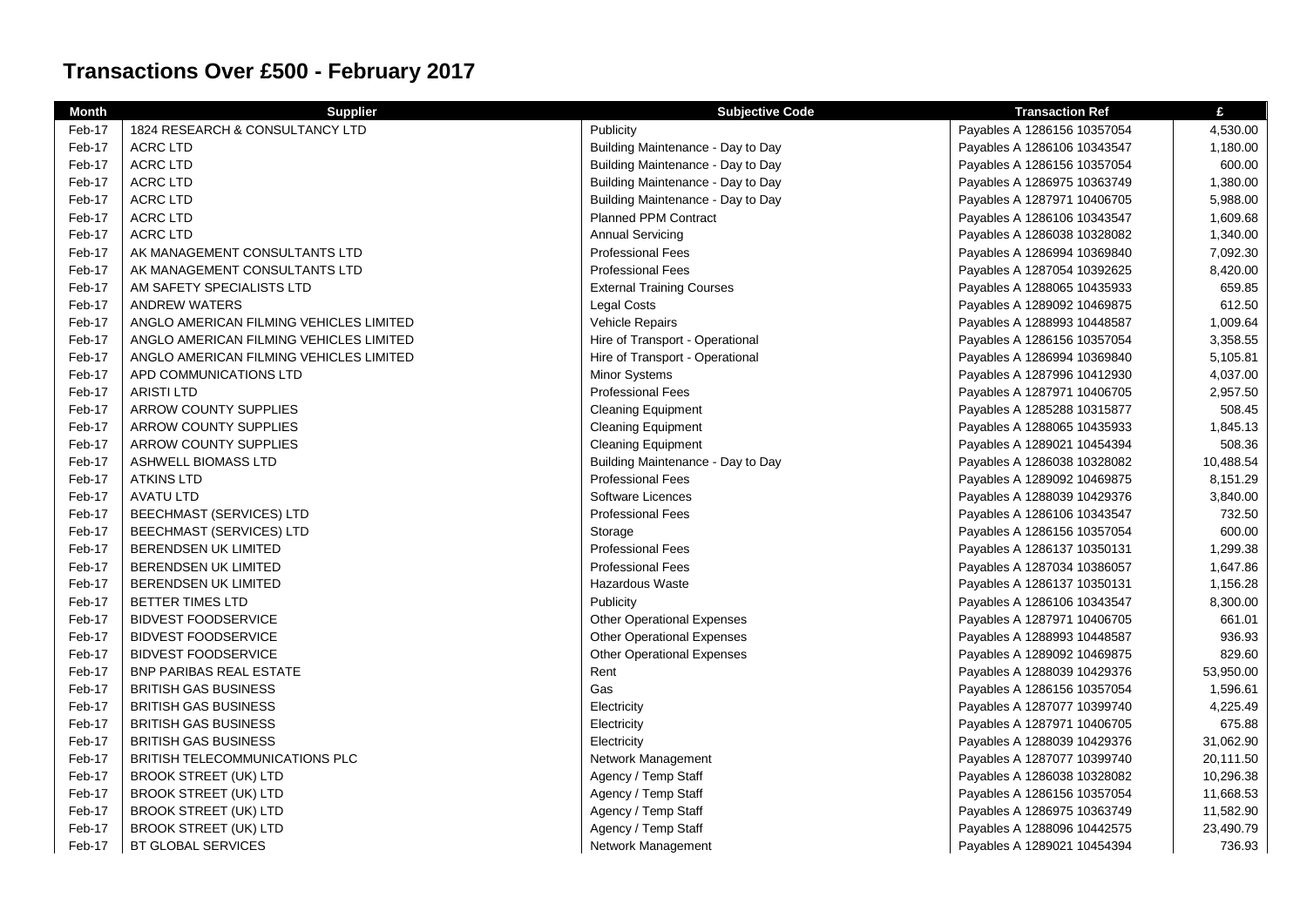| Feb-17 | <b>BT GLOBAL SERVICES</b>                |  | Airwave Serv         |
|--------|------------------------------------------|--|----------------------|
| Feb-17 | <b>BUDDI LTD</b><br>Professional         |  |                      |
| Feb-17 | <b>BUDDI LTD</b>                         |  | Fixtures & Fi        |
| Feb-17 | CALUMET PHOTOGRAPHIC LTD                 |  | Hardware - p         |
| Feb-17 | CAP AUTOMOTIVE LTD                       |  | Software - pi        |
| Feb-17 | CAPITA BUSINESS SERVICES LTD             |  | <b>Public Trans</b>  |
| Feb-17 | CAPITA BUSINESS SERVICES LTD             |  | <b>Hotel Accom</b>   |
| Feb-17 | CAPITA BUSINESS SERVICES LTD             |  | Software - up        |
| Feb-17 | CAPITA BUSINESS SERVICES LTD             |  | Rent                 |
| Feb-17 | CAPITA TREASURY SERVICES LTD             |  | Treasury Co          |
| Feb-17 | <b>CDW LTD</b>                           |  | Mobile Inforr        |
| Feb-17 | CDW LTD                                  |  | Hardware - p         |
| Feb-17 | <b>CDW LTD</b>                           |  | Hardware - p         |
| Feb-17 | <b>CELLEBRITE UK LTD</b>                 |  | Software Lic         |
| Feb-17 | <b>CERTAS ENERGY UK LTD</b>              |  | <b>Heating Fuel</b>  |
| Feb-17 | <b>CERTAS ENERGY UK LTD</b>              |  | Diesel               |
| Feb-17 | CHANGE COURSE CONSULTANTS LTD            |  | <b>External Trai</b> |
| Feb-17 | <b>CHARLES FELLOWS SUPPLIES LTD</b>      |  | Clothing & U         |
| Feb-17 | <b>CINTRA LTD</b>                        |  | Interpreters I       |
| Feb-17 | <b>CIVICA UK LTD</b>                     |  | Software Lic         |
| Feb-17 | <b>CIVICA UK LTD</b>                     |  | Software Lic         |
| Feb-17 | <b>CIVICA UK LTD</b>                     |  | Systems Dev          |
| Feb-17 | CJS EVENT SOLUTIONS LTD                  |  | Conference           |
| Feb-17 | CJS EVENT SOLUTIONS LTD                  |  | Professional         |
| Feb-17 | <b>COLLEGE OF POLICING</b>               |  | <b>External Trai</b> |
| Feb-17 | <b>COLLEGE OF POLICING</b>               |  | <b>External Trai</b> |
| Feb-17 | <b>COONEEN AT WORK LTD</b>               |  | Clothing & U         |
| Feb-17 | <b>CORFIELD SERVICE DOGS</b>             |  | Police Dogs          |
| Feb-17 | <b>CORONA ENERGY</b>                     |  | Gas                  |
| Feb-17 | COUNT ON US                              |  | Professional         |
| Feb-17 | <b>CPL DISTRIBUTION LTD</b>              |  | Other Opera          |
| Feb-17 | CPL DISTRIBUTION LTD                     |  | Other Energy         |
| Feb-17 | <b>CPL DISTRIBUTION LTD</b>              |  | Other Energy         |
| Feb-17 | CROWN PET FOODS LTD                      |  | Police Dogs          |
| Feb-17 | <b>CUPBROOK LTD</b>                      |  | Police Dogs          |
| Feb-17 | <b>CUSTOM FRAMES PICTURE FRAMING LTD</b> |  | Maintenance          |
| Feb-17 | DOCUMATION SOFTWARE LTD                  |  | Professional         |
| Feb-17 | DR A SPRIGG                              |  | Doctors Stat         |
| Feb-17 | DR BARBARA KNEALE                        |  | <b>Other Emplo</b>   |
| Feb-17 | DR MICHAEL DD BELL                       |  | Doctors Stat         |
| Feb-17 | DR ROGER DG MALCOMSON                    |  | Doctors Stat         |
| Feb-17 | DRAEGER SAFETY UK LTD                    |  | Maintenance          |
| Feb-17 | <b>DYNAMICA LTD</b>                      |  | <b>Other Opera</b>   |
| Feb-17 | <b>EAST MIDLANDS RFCA</b>                |  | Hire of Roon         |
| Feb-17 | EAST MIDLANDS SPECIAL OPERATIONS UNIT    |  | <b>External Trai</b> |
| Feb-17 | EDF ENERGY CUSTOMERS PLC                 |  | Electricity          |

| Airwave Service Charges                         |
|-------------------------------------------------|
| Professional Fees                               |
| ixtures & Fittings                              |
| lardware - purchase                             |
| Software - purchase                             |
| ublic Transport & Parking                       |
| Iotel Accommodation                             |
| Software - upgrade                              |
| रेent                                           |
| reasury Costs                                   |
| <b><i>Aobile Information System</i></b>         |
| lardware - purchase                             |
| lardware - purchase                             |
| Software Licences                               |
| leating Fuel Oil                                |
| <b>Diesel</b>                                   |
| External Training Courses                       |
| Clothing & Uniforms                             |
| nterpreters Fees                                |
| Software Licences                               |
| Software Licences                               |
| Systems Development                             |
| Conference & Seminar Fees                       |
| Professional Fees                               |
| External Training Courses                       |
| <b>External Training Courses</b>                |
| Clothing & Uniforms                             |
| Police Dogs - purchase                          |
| Эas                                             |
| Professional Fees                               |
| Other Operational Expenses                      |
| Other Energy Costs                              |
| Other Energy Costs                              |
| Police Dogs - Feed/kennelling/vets              |
| Police Dogs - Feed/kennelling/vets              |
| Maintenance/Consumables Specialist Op Equipment |
| Professional Fees                               |
| <b>Doctors Statements</b>                       |
| Other Employee Costs                            |
| <b>Doctors Statements</b>                       |
| <b>Doctors Statements</b>                       |
| Aaintenance/Consumables Specialist Op Equipment |
| Other Operational Expenses                      |
| lire of Rooms/Premises                          |
| <b>External Training Courses</b>                |
| Instrictity                                     |

| -17 | <b>BT GLOBAL SERVICES</b>                | Airwave Service Charges                         | Payables A 1286994 10369840 | 541.66    |
|-----|------------------------------------------|-------------------------------------------------|-----------------------------|-----------|
| -17 | <b>BUDDI LTD</b>                         | <b>Professional Fees</b>                        | Payables A 1287054 10392625 | 2,250.00  |
| -17 | <b>BUDDI LTD</b>                         | Fixtures & Fittings                             | Payables A 1285288 10315877 | 5,350.00  |
| -17 | CALUMET PHOTOGRAPHIC LTD                 | Hardware - purchase                             | Payables A 1286038 10328082 | 2,271.28  |
| -17 | <b>CAP AUTOMOTIVE LTD</b>                | Software - purchase                             | Payables A 1287034 10386057 | 2,555.00  |
| -17 | CAPITA BUSINESS SERVICES LTD             | Public Transport & Parking                      | Payables A 1287971 10406705 | 8,701.87  |
| -17 | CAPITA BUSINESS SERVICES LTD             | <b>Hotel Accommodation</b>                      | Payables A 1286106 10343547 | 2,806.57  |
| -17 | CAPITA BUSINESS SERVICES LTD             | Software - upgrade                              | Payables A 1287054 10392625 | 11,951.00 |
| -17 | CAPITA BUSINESS SERVICES LTD             | Rent                                            | Payables A 1287077 10399740 | 2,000.00  |
| -17 | CAPITA TREASURY SERVICES LTD             | <b>Treasury Costs</b>                           | Payables A 1286156 10357054 | 10,350.00 |
| -17 | <b>CDW LTD</b>                           | Mobile Information System                       | Payables A 1287996 10412930 | 523.21    |
| -17 | CDW LTD                                  | Hardware - purchase                             | Payables A 1285288 10315877 | 3,549.93  |
| -17 | <b>CDW LTD</b>                           | Hardware - purchase                             | Payables A 1288065 10435933 | 11,497.01 |
| -17 | <b>CELLEBRITE UK LTD</b>                 | Software Licences                               | Payables A 1287077 10399740 | 2,300.00  |
| -17 | CERTAS ENERGY UK LTD                     | Heating Fuel Oil                                | Payables A 1286106 10343547 | 951.80    |
| -17 | <b>CERTAS ENERGY UK LTD</b>              | <b>Diesel</b>                                   | Payables A 1287077 10399740 | 4,776.00  |
| -17 | CHANGE COURSE CONSULTANTS LTD            | <b>External Training Courses</b>                | Payables A 1286994 10369840 | 2,800.00  |
| -17 | <b>CHARLES FELLOWS SUPPLIES LTD</b>      | Clothing & Uniforms                             | Payables A 1287971 10406705 | 578.00    |
| -17 | <b>CINTRA LTD</b>                        | <b>Interpreters Fees</b>                        | Payables A 1287077 10399740 | 34,738.48 |
| -17 | <b>CIVICA UK LTD</b>                     | Software Licences                               | Payables A 1286994 10369840 | 8,826.42  |
| -17 | <b>CIVICA UK LTD</b>                     | Software Licences                               | Payables A 1288039 10429376 | 8,653.35  |
| -17 | <b>CIVICA UK LTD</b>                     | <b>Systems Development</b>                      | Payables A 1286137 10350131 | 2,310.00  |
| -17 | CJS EVENT SOLUTIONS LTD                  | Conference & Seminar Fees                       | Payables A 1286156 10357054 | 713.00    |
| -17 | CJS EVENT SOLUTIONS LTD                  | <b>Professional Fees</b>                        | Payables A 1289154 10474923 | 500.00    |
| -17 | <b>COLLEGE OF POLICING</b>               | <b>External Training Courses</b>                | Payables A 1287077 10399740 | 1,594.00  |
| -17 | COLLEGE OF POLICING                      | <b>External Training Courses</b>                | Payables A 1289021 10454394 | 3,731.00  |
| -17 | <b>COONEEN AT WORK LTD</b>               | Clothing & Uniforms                             | Payables A 1286106 10343547 | 25,430.00 |
| -17 | <b>CORFIELD SERVICE DOGS</b>             | Police Dogs - purchase                          | Payables A 1286106 10343547 | 2,200.00  |
| -17 | <b>CORONA ENERGY</b>                     | Gas                                             | Payables A 1288065 10435933 | 14,438.64 |
| -17 | COUNT ON US                              | <b>Professional Fees</b>                        | Payables A 1288065 10435933 | 850.00    |
| -17 | <b>CPL DISTRIBUTION LTD</b>              | <b>Other Operational Expenses</b>               | Payables A 1286137 10350131 | 2,243.20  |
| -17 | CPL DISTRIBUTION LTD                     | Other Energy Costs                              | Payables A 1287077 10399740 | 2,366.40  |
| -17 | <b>CPL DISTRIBUTION LTD</b>              | Other Energy Costs                              | Payables A 1289154 10474923 | 2,083.20  |
| -17 | CROWN PET FOODS LTD                      | Police Dogs - Feed/kennelling/vets              | Payables A 1286038 10328082 | 541.46    |
| -17 | <b>CUPBROOK LTD</b>                      | Police Dogs - Feed/kennelling/vets              | Payables A 1286975 10363749 | 1,100.00  |
| -17 | <b>CUSTOM FRAMES PICTURE FRAMING LTD</b> | Maintenance/Consumables Specialist Op Equipment | Payables A 1288065 10435933 | 1,312.50  |
| -17 | DOCUMATION SOFTWARE LTD                  | <b>Professional Fees</b>                        | Payables A 1287971 10406705 | 811.54    |
| -17 | DR A SPRIGG                              | <b>Doctors Statements</b>                       | Payables A 1288039 10429376 | 945.00    |
| -17 | DR BARBARA KNEALE                        | Other Employee Costs                            | Payables A 1288065 10435933 | 1,000.00  |
| -17 | DR MICHAEL DD BELL                       | <b>Doctors Statements</b>                       | Payables A 1288065 10435933 | 500.00    |
| -17 | DR ROGER DG MALCOMSON                    | <b>Doctors Statements</b>                       | Payables A 1288039 10429376 | 2,510.00  |
| -17 | DRAEGER SAFETY UK LTD                    | Maintenance/Consumables Specialist Op Equipment | Payables A 1286156 10357054 | 1,497.15  |
| -17 | <b>DYNAMICA LTD</b>                      | <b>Other Operational Expenses</b>               | Payables A 1287054 10392625 | 1,262.00  |
| -17 | <b>EAST MIDLANDS RFCA</b>                | Hire of Rooms/Premises                          | Payables A 1286975 10363749 | 1,000.00  |
| -17 | EAST MIDLANDS SPECIAL OPERATIONS UNIT    | <b>External Training Courses</b>                | Payables A 1287077 10399740 | 5,040.00  |
| -17 | EDF ENERGY CUSTOMERS PLC                 | Electricity                                     | Payables A 1287077 10399740 | 45,474.98 |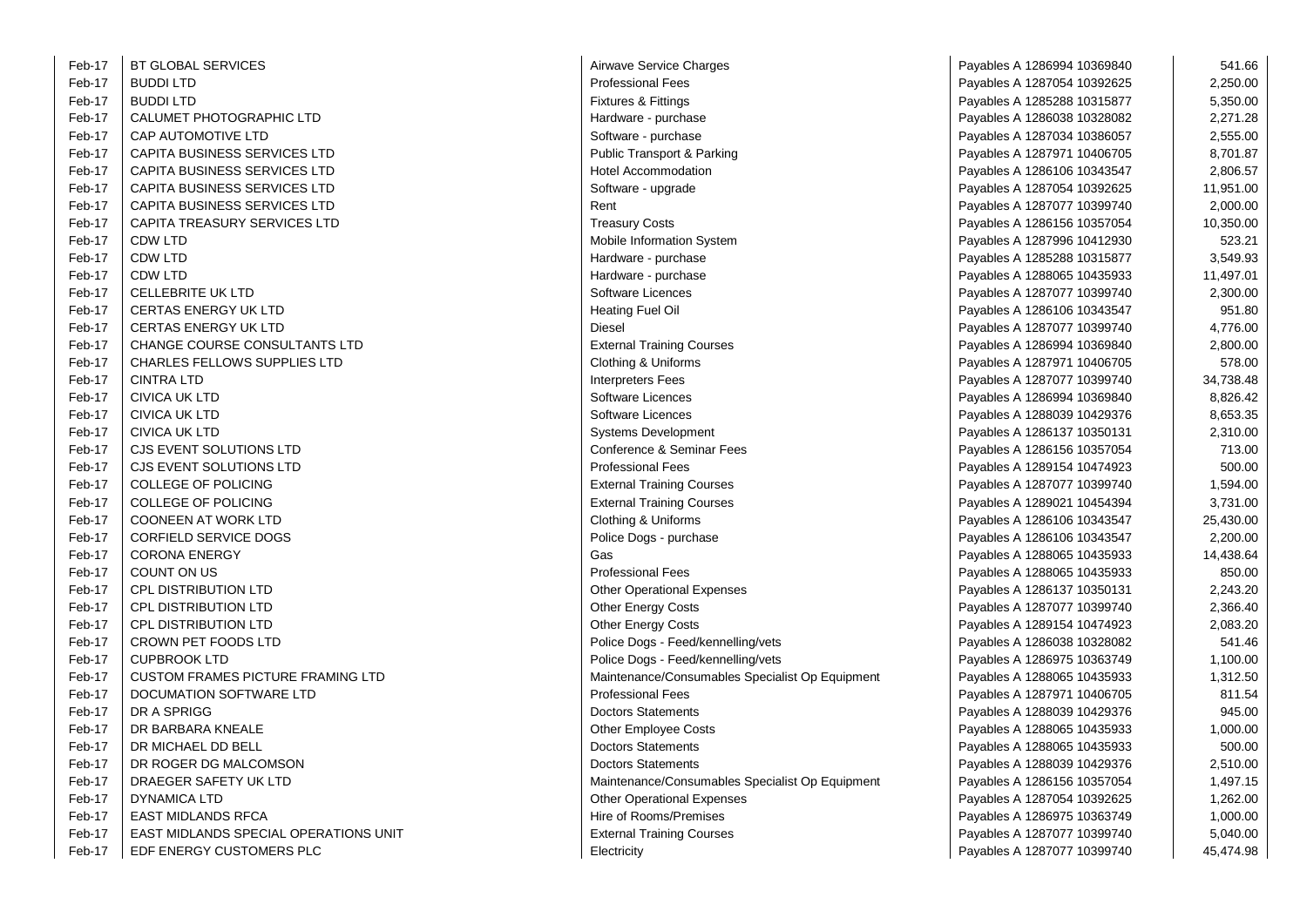| Feb-17 | ELLIOTT GROUP LTD                          | <b>Fixtures &amp; Fittings</b>            | Payables A 1289021 10454394 | 608.00     |
|--------|--------------------------------------------|-------------------------------------------|-----------------------------|------------|
| Feb-17 | ENTERPRISE RENT-A-CAR (UK) LTD             | Hire of Transport - Operational           | Payables A 1287971 10406705 | 1,336.60   |
| Feb-17 | ENTERPRISE RENT-A-CAR (UK) LTD             | Hire of Transport - Operational           | Payables A 1289021 10454394 | 2,026.59   |
| Feb-17 | ENVIROENERGY (NOTTINGHAM) LTD              | <b>Other Energy Costs</b>                 | Payables A 1286156 10357054 | 5,388.80   |
| Feb-17 | ENVIRONMENTAL SCIENTIFICS GROUP LIMITED    | <b>Forensic Analysis</b>                  | Payables A 1287054 10392625 | 3,127.21   |
| Feb-17 | ENVIRONMENTAL SCIENTIFICS GROUP LIMITED    | <b>Forensic Analysis</b>                  | Payables A 1289021 10454394 | 2,405.63   |
| Feb-17 | <b>EPAY LTD</b>                            | <b>Electronic Forensics</b>               | Payables A 1285288 10315877 | 716.38     |
| Feb-17 | EPPERSTONE RIFLE RANGE                     | Electricity                               | Payables A 1288096 10442575 | 938.71     |
| Feb-17 | EVERYTHING EVERYWHERE LTD                  | Mobile Phone Call Charges & Contract Cost | Payables A 1286975 10363749 | 2,400.00   |
| Feb-17 | EVERYTHING EVERYWHERE LTD                  | Mobile Phone Call Charges & Contract Cost | Payables A 1286994 10369840 | 8,972.85   |
| Feb-17 | EVERYTHING EVERYWHERE LTD                  | Mobile Phone Call Charges & Contract Cost | Payables A 1289021 10454394 | 1,292.08   |
| Feb-17 | <b>FAIRACRE SERVICES</b>                   | Building Maintenance - Day to Day         | Payables A 1285288 10315877 | 526.97     |
| Feb-17 | <b>FAIRACRE SERVICES</b>                   | Building Maintenance - Day to Day         | Payables A 1286038 10328082 | 796.11     |
| Feb-17 | <b>FAIRACRE SERVICES</b>                   | Building Maintenance - Day to Day         | Payables A 1286106 10343547 | 1,135.96   |
| Feb-17 | <b>FIRE SAFETY SERVICES</b>                | <b>Professional Fees</b>                  | Payables A 1286975 10363749 | 525.00     |
| Feb-17 | <b>FIRE SAFETY SERVICES</b>                | <b>Professional Fees</b>                  | Payables A 1289092 10469875 | 636.71     |
| Feb-17 | <b>FIRE SAFETY SERVICES</b>                | <b>Planned PPM Contract</b>               | Payables A 1286106 10343547 | 1,408.00   |
| Feb-17 | FIRE SAFETY SERVICES                       | <b>Planned PPM Contract</b>               | Payables A 1287996 10412930 | 2,787.72   |
| Feb-17 | FORENSIC SPEECH AND VOICE ANALYSIS LTD     | <b>Forensic Analysis</b>                  | Payables A 1289092 10469875 | 2,134.00   |
| Feb-17 | <b>G F TOMLINSON BUILDING LTD</b>          | Building Maintenance - Day to Day         | Payables A 1286038 10328082 | 168,150.30 |
| Feb-17 | <b>G F TOMLINSON BUILDING LTD</b>          | Building Maintenance - Day to Day         | Payables A 1287054 10392625 | 140,589.07 |
| Feb-17 | <b>G2 RECRUITMENT SOLUTIONS LTD</b>        | Agency / Temp Staff                       | Payables A 1285288 10315877 | 2,250.00   |
| Feb-17 | <b>G2 RECRUITMENT SOLUTIONS LTD</b>        | Agency / Temp Staff                       | Payables A 1286001 10322044 | 2,250.00   |
| Feb-17 | <b>G2 RECRUITMENT SOLUTIONS LTD</b>        | Agency / Temp Staff                       | Payables A 1287971 10406705 | 3,800.00   |
| Feb-17 | <b>G2 RECRUITMENT SOLUTIONS LTD</b>        | Agency / Temp Staff                       | Payables A 1289092 10469875 | 4,500.00   |
| Feb-17 | G4S FORENSIC AND MEDICAL SERVICES (UK) LTD | Police Surgeons / Clinicians              | Payables A 1286106 10343547 | 99,502.50  |
| Feb-17 | <b>GARRAN LOCKERS LTD</b>                  | <b>Fixtures &amp; Fittings</b>            | Payables A 1287996 10412930 | 504.00     |
| Feb-17 | GEO HANSON & SONS HUCKNALL LTD             | Building Maintenance - Day to Day         | Payables A 1288039 10429376 | 3,676.68   |
| Feb-17 | GEO HANSON & SONS HUCKNALL LTD             | Reactive Maintenance                      | Payables A 1287077 10399740 | 1,223.09   |
| Feb-17 | GIGANT PRODUCTS FOR INDUSTRY LTD           | Building Maintenance - Day to Day         | Payables A 1287034 10386057 | 500.00     |
| Feb-17 | <b>GUNNEBO UK LTD</b>                      | <b>Fixtures &amp; Fittings</b>            | Payables A 1286106 10343547 | 4,918.78   |
| Feb-17 | HAYS SPECIALIST RECRUITMENT LTD            | <b>Professional Fees</b>                  | Payables A 1286156 10357054 | 11,730.00  |
| Feb-17 | HAYS SPECIALIST RECRUITMENT LTD            | <b>Professional Fees</b>                  | Payables A 1288039 10429376 | 2,300.00   |
| Feb-17 | <b>HCL TECHNOLOGIES UK LTD</b>             | Other IT Costs                            | Payables A 1289154 10474923 | 112,500.00 |
| Feb-17 | <b>HEALTH MANAGEMENT LTD</b>               | <b>Professional Fees</b>                  | Payables A 1286106 10343547 | 7,528.00   |
| Feb-17 | <b>HEALTH MANAGEMENT LTD</b>               | <b>Other Employee Costs</b>               | Payables A 1287996 10412930 | 6,480.00   |
| Feb-17 | <b>HEALTHWORK LTD</b>                      | <b>Other Medical Costs</b>                | Payables A 1288065 10435933 | 5,960.00   |
| Feb-17 | HIQ MANSFIELD (HEAD OFFICE)                | Vehicle Repairs                           | Payables A 1286038 10328082 | 844.17     |
| Feb-17 | <b>ICARUS HEALTH SOLUTIONS LTD</b>         | <b>Professional Fees</b>                  | Payables A 1289021 10454394 | 2,250.00   |
| Feb-17 | <b>ICCA PROPERTY LTD</b>                   | Hire of Rooms/Premises                    | Payables A 1286975 10363749 | 2,500.00   |
| Feb-17 | <b>IMPRIVATA INC</b>                       | Software Licences                         | Payables A 1288039 10429376 | 27,600.60  |
| Feb-17 | <b>IMSERV EUROPE LTD</b>                   | Electricity                               | Payables A 1287971 10406705 | 844.20     |
| Feb-17 | INCOM TELECOMMUNICATIONS                   | Hardware - maintenance                    | Payables A 1285288 10315877 | 847.90     |
| Feb-17 | INCOM TELECOMMUNICATIONS                   | Hardware - maintenance                    | Payables A 1286001 10322044 | 831.50     |
| Feb-17 | INCOM TELECOMMUNICATIONS                   | Other IT Costs                            | Payables A 1286038 10328082 | 574.59     |
| Feb-17 | INDUSTRIAL AND ORGANISATIONAL HEALTH       | <b>Other Employee Costs</b>               | Payables A 1287996 10412930 | 2,988.98   |

| Fixtures & Fittings                    |
|----------------------------------------|
| Hire of Transport - Operational        |
| Hire of Transport - Operational        |
| <b>Other Energy Costs</b>              |
| <b>Forensic Analysis</b>               |
| Forensic Analysis                      |
| <b>Electronic Forensics</b>            |
| Electricity                            |
| Mobile Phone Call Charges & Contract ( |
| Mobile Phone Call Charges & Contract ( |
| Mobile Phone Call Charges & Contract ( |
| Building Maintenance - Day to Day      |
| Building Maintenance - Day to Day      |
| Building Maintenance - Day to Day      |
| <b>Professional Fees</b>               |
| <b>Professional Fees</b>               |
| <b>Planned PPM Contract</b>            |
| <b>Planned PPM Contract</b>            |
|                                        |
| <b>Forensic Analysis</b>               |
| Building Maintenance - Day to Day      |
| Building Maintenance - Day to Day      |
| Agency / Temp Staff                    |
| Agency / Temp Staff                    |
| Agency / Temp Staff                    |
| Agency / Temp Staff                    |
| Police Surgeons / Clinicians           |
| Fixtures & Fittings                    |
| Building Maintenance - Day to Day      |
| Reactive Maintenance                   |
| Building Maintenance - Day to Day      |
| Fixtures & Fittings                    |
| <b>Professional Fees</b>               |
| <b>Professional Fees</b>               |
| Other IT Costs                         |
| <b>Professional Fees</b>               |
| <b>Other Employee Costs</b>            |
| <b>Other Medical Costs</b>             |
| <b>Vehicle Repairs</b>                 |
| <b>Professional Fees</b>               |
| <b>Hire of Rooms/Premises</b>          |
| Software Licences                      |
| Electricity                            |
| Hardware - maintenance                 |
| Hardware - maintenance                 |
| Other IT Costs                         |
| Other Employee Costs                   |
|                                        |

| Fittings                         | Payables A 1289021 10454394 | 608.00     |
|----------------------------------|-----------------------------|------------|
| <b>Insport - Operational</b>     | Payables A 1287971 10406705 | 1,336.60   |
| insport - Operational            | Payables A 1289021 10454394 | 2,026.59   |
| rgy Costs                        | Payables A 1286156 10357054 | 5,388.80   |
| nalysis                          | Payables A 1287054 10392625 | 3,127.21   |
| nalysis\                         | Payables A 1289021 10454394 | 2,405.63   |
| Forensics                        | Payables A 1285288 10315877 | 716.38     |
|                                  | Payables A 1288096 10442575 | 938.71     |
| one Call Charges & Contract Cost | Payables A 1286975 10363749 | 2,400.00   |
| one Call Charges & Contract Cost | Payables A 1286994 10369840 | 8,972.85   |
| one Call Charges & Contract Cost | Payables A 1289021 10454394 | 1,292.08   |
| laintenance - Day to Day         | Payables A 1285288 10315877 | 526.97     |
| laintenance - Day to Day         | Payables A 1286038 10328082 | 796.11     |
| laintenance - Day to Day         | Payables A 1286106 10343547 | 1,135.96   |
| ıal Fees                         | Payables A 1286975 10363749 | 525.00     |
| ial Fees                         | Payables A 1289092 10469875 | 636.71     |
| <b>PM Contract</b>               | Payables A 1286106 10343547 | 1,408.00   |
| <b>PM Contract</b>               | Payables A 1287996 10412930 | 2,787.72   |
| nalysis\                         | Payables A 1289092 10469875 | 2,134.00   |
| laintenance - Day to Day         | Payables A 1286038 10328082 | 168,150.30 |
| laintenance - Day to Day         | Payables A 1287054 10392625 | 140,589.07 |
| emp Staff                        | Payables A 1285288 10315877 | 2,250.00   |
| emp Staff                        | Payables A 1286001 10322044 | 2,250.00   |
| emp Staff                        | Payables A 1287971 10406705 | 3,800.00   |
| emp Staff                        | Payables A 1289092 10469875 | 4,500.00   |
| geons / Clinicians               | Payables A 1286106 10343547 | 99,502.50  |
| Fittings                         | Payables A 1287996 10412930 | 504.00     |
| laintenance - Day to Day         | Payables A 1288039 10429376 | 3,676.68   |
| Aaintenance                      | Payables A 1287077 10399740 | 1,223.09   |
| laintenance - Day to Day         | Payables A 1287034 10386057 | 500.00     |
| Fittings                         | Payables A 1286106 10343547 | 4,918.78   |
| ial Fees                         | Payables A 1286156 10357054 | 11,730.00  |
| ial Fees                         | Payables A 1288039 10429376 | 2,300.00   |
| osts                             | Payables A 1289154 10474923 | 112,500.00 |
| ial Fees                         | Payables A 1286106 10343547 | 7,528.00   |
| oloyee Costs                     | Payables A 1287996 10412930 | 6,480.00   |
| lical Costs                      | Payables A 1288065 10435933 | 5,960.00   |
| epairs                           | Payables A 1286038 10328082 | 844.17     |
| ial Fees                         | Payables A 1289021 10454394 | 2,250.00   |
| oms/Premises                     | Payables A 1286975 10363749 | 2,500.00   |
| icences                          | Payables A 1288039 10429376 | 27,600.60  |
|                                  | Payables A 1287971 10406705 | 844.20     |
| - maintenance                    | Payables A 1285288 10315877 | 847.90     |
| - maintenance                    | Payables A 1286001 10322044 | 831.50     |
| osts                             | Payables A 1286038 10328082 | 574.59     |
| vlovee Costs                     | Pavables A 1287996 10412930 | 298898     |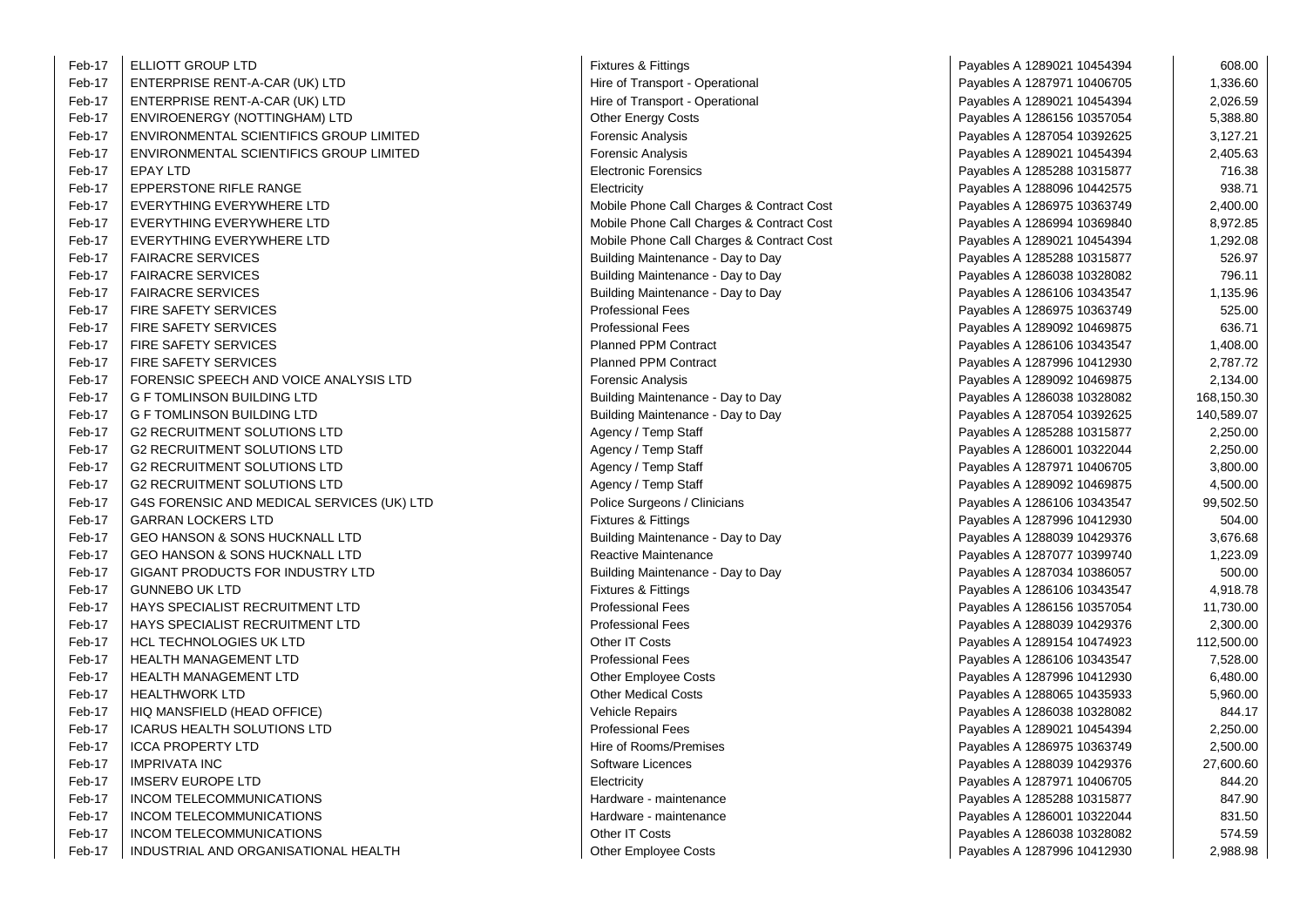| Feb-17                          | INSIGHT DIRECT (UK) LTD                | Other IT Costs                    | Payables A 1286106 10343547 | 1,681.73  |
|---------------------------------|----------------------------------------|-----------------------------------|-----------------------------|-----------|
| Feb-17                          | <b>INTERSPIRO LTD</b>                  | <b>Other Operational Expenses</b> | Payables A 1286975 10363749 | 802.65    |
| Feb-17                          | <b>IRON MOUNTAIN (UK) LTD</b>          | Storage                           | Payables A 1287054 10392625 | 2,964.74  |
| Feb-17                          | <b>IVANTI UK LITD</b>                  | Software Licences                 | Payables A 1286994 10369840 | 6,844.42  |
| Feb-17                          | J JAYAMOHAN                            | <b>Doctors Statements</b>         | Payables A 1286156 10357054 | 3,960.00  |
| Feb-17                          | <b>JANE BALL</b>                       | <b>External Training Courses</b>  | Payables A 1287034 10386057 | 500.00    |
| Feb-17                          | JOHN RADFORD MTFC STADIUM LTD          | Furniture                         | Payables A 1289021 10454394 | 530.00    |
| Feb-17                          | KENSON NETWORK ENGINEERING LTD         | <b>Network Services</b>           | Payables A 1286106 10343547 | 3,877.00  |
| Feb-17                          | <b>KEY FORENSIC SERVICES LTD</b>       | <b>Forensic Analysis</b>          | Payables A 1286001 10322044 | 19,885.98 |
| Feb-17                          | <b>KEY FORENSIC SERVICES LTD</b>       | Forensic Analysis                 | Payables A 1286156 10357054 | 14,084.64 |
| Feb-17                          | <b>KEY FORENSIC SERVICES LTD</b>       | <b>Forensic Analysis</b>          | Payables A 1287054 10392625 | 12,667.72 |
| Feb-17                          | <b>KEY FORENSIC SERVICES LTD</b>       | <b>Forensic Analysis</b>          | Payables A 1289092 10469875 | 31,191.06 |
| Feb-17                          | KIER BUSINESS SERVICES LTD             | Consortium service - Pensions     | Payables A 1289021 10454394 | 9,302.00  |
| Feb-17                          | KINGS SECURITY SYSTEMS LTD             | Building Maintenance - Day to Day | Payables A 1286975 10363749 | 4,949.03  |
| Feb-17                          | LANGLEY MILL CONTRACT FLOORING LTD     | Fixtures & Fittings               | Payables A 1287996 10412930 | 728.00    |
| Feb-17                          | LANGUAGE LINE SOLUTIONS                | <b>Interpreters Fees</b>          | Payables A 1287077 10399740 | 4,192.20  |
| Feb-17                          | <b>LGC LTD</b>                         | <b>DNA Sampling</b>               | Payables A 1286001 10322044 | 6,571.30  |
| Feb-17                          | <b>LGC LTD</b>                         | <b>DNA Sampling</b>               | Payables A 1287054 10392625 | 8,526.06  |
| Feb-17                          | LGC LTD                                | <b>Telephony Equipment</b>        | Payables A 1288065 10435933 | 2,061.52  |
| Feb-17                          | <b>MACOI LTD</b>                       | Clothing & Uniforms               | Payables A 1286975 10363749 | 1,041.92  |
| Feb-17                          | <b>MACOI LTD</b>                       | Furniture                         | Payables A 1288039 10429376 | 11,625.68 |
| Feb-17                          | MEDIGOLD HEALTH CONSULTANCY LTD        | <b>Consultants Fees</b>           | Payables A 1287996 10412930 | 710.00    |
| Feb-17                          | MICHAEL PAGE RECRUITMENT LTD           | <b>Professional Fees</b>          | Payables A 1286156 10357054 | 1,500.00  |
| Feb-17                          | MICHAEL PAGE RECRUITMENT LTD           | <b>Professional Fees</b>          | Payables A 1287034 10386057 | 1,500.00  |
| Feb-17                          | MICHAEL PAGE RECRUITMENT LTD           | <b>Professional Fees</b>          | Payables A 1288065 10435933 | 1,500.00  |
| Feb-17                          | MICHAEL PAGE RECRUITMENT LTD           | <b>Professional Fees</b>          | Payables A 1289021 10454394 | 4,500.00  |
| Feb-17                          | MICHAEL PAGE RECRUITMENT LTD           | <b>Professional Fees</b>          | Payables A 1289154 10474923 | 600.00    |
| Feb-17                          | MICHAEL PAGE RECRUITMENT LTD           | Agency / Temp Staff               | Payables A 1285288 10315877 | 3,658.55  |
| Feb-17                          | MICHAEL PAGE RECRUITMENT LTD           | Agency / Temp Staff               | Payables A 1286156 10357054 | 7,317.10  |
| Feb-17                          | MICHAEL PAGE RECRUITMENT LTD           | Agency / Temp Staff               | Payables A 1287034 10386057 | 10,059.10 |
| Feb-17                          | MICHAEL PAGE RECRUITMENT LTD           | Agency / Temp Staff               | Payables A 1287971 10406705 | 4,570.00  |
| Feb-17                          | MICHAEL PAGE RECRUITMENT LTD           | Agency / Temp Staff               | Payables A 1288065 10435933 | 11,887.10 |
| Feb-17                          | MICHAEL PAGE RECRUITMENT LTD           | Agency / Temp Staff               | Payables A 1289154 10474923 | 3,658.55  |
| Feb-17                          | MICHELIN TYRE PLC                      | <b>External Training Courses</b>  | Payables A 1286106 10343547 | 1,503.32  |
| Feb-17                          | <b>MISCO UK LTD</b>                    | Hardware - maintenance            | Payables A 1287971 10406705 | 1,442.97  |
| Feb-17                          | <b>MISCO UK LTD</b>                    | Other IT Costs                    | Payables A 1288065 10435933 | 4,116.14  |
| Feb-17                          | <b>MISCO UK LTD</b>                    | Other IT Costs                    | Payables A 1289021 10454394 | 4,019.40  |
| Feb-17                          | <b>MISTERTON PARISH COUNCIL</b>        | Hire of Rooms/Premises            | Payables A 1287996 10412930 | 768.22    |
| Feb-17                          | MITIE CLEANING & SUPPORT SERVICES LTD  | <b>Contract Cleaning</b>          | Payables A 1287054 10392625 | 43,884.41 |
| Feb-17                          | <b>MIVEN LTD</b>                       | Service Charge                    | Payables A 1287971 10406705 | 87,815.55 |
| Feb-17                          | <b>MLL TELECOM</b>                     | Network Management                | Payables A 1288065 10435933 | 2.563.50  |
| Feb-17                          | MOTOR ACCIDENT PROTECTION SERVICES LTD | Legal Costs                       | Payables A 1288993 10448587 | 734.07    |
| Feb-17                          | NATIONAL MONITORING                    | <b>Intruder Alarms</b>            | Payables A 1286106 10343547 | 3,073.72  |
| Feb-17                          | <b>NCC PENSION FUND</b>                | <b>Pension Strain</b>             | Payables A 1286001 10322044 | 1,178.75  |
| Feb-17                          | NEOPOST LTD                            | Postage Costs                     | Payables A 1288065 10435933 | 682.48    |
| T <sub>2</sub> h <sub>4</sub> 7 | NEWADK & CULDWOOD DISTRICT COUNCIL     | $D1$ in $A2$ in $A3$              | Dovebles A 40000CE 40425022 | 1.020.00  |

 $\sim$ 

| Other IT Costs                                    |
|---------------------------------------------------|
| <b>Other Operational Expenses</b>                 |
| Storage                                           |
| Software Licences                                 |
| <b>Doctors Statements</b>                         |
| <b>External Training Courses</b>                  |
| Furniture                                         |
| Network Services                                  |
| Forensic Analysis                                 |
| Forensic Analysis                                 |
| Forensic Analysis                                 |
| Forensic Analysis                                 |
| Consortium service - Pensions                     |
| Building Maintenance - Day to D                   |
| Fixtures & Fittings                               |
| <b>Interpreters Fees</b>                          |
| DNA Sampling                                      |
| DNA Sampling                                      |
|                                                   |
| <b>Telephony Equipment</b><br>Clothing & Uniforms |
| Furniture                                         |
| <b>Consultants Fees</b>                           |
|                                                   |
| <b>Professional Fees</b>                          |
| <b>Professional Fees</b>                          |
| Professional Fees                                 |
| <b>Professional Fees</b>                          |
| <b>Professional Fees</b>                          |
| Agency / Temp Staff                               |
| Agency / Temp Staff                               |
| Agency / Temp Staff                               |
| Agency / Temp Staff                               |
| Agency / Temp Staff                               |
| Agency / Temp Staff                               |
| <b>External Training Courses</b>                  |
| Hardware - maintenance                            |
| Other IT Costs                                    |
| Other IT Costs                                    |
| <b>Hire of Rooms/Premises</b>                     |
| <b>Contract Cleaning</b>                          |
| Service Charge                                    |
| Network Management                                |
| Legal Costs                                       |
| Intruder Alarms                                   |
| Pension Strain                                    |
| Postage Costs                                     |
| Publicity                                         |
|                                                   |

| Feb-17 | <b>INSIGHT DIRECT (UK) LTD</b>         | Other IT Costs                    | Payables A 1286106 10343547 | 1,681.73  |
|--------|----------------------------------------|-----------------------------------|-----------------------------|-----------|
| Feb-17 | <b>INTERSPIRO LTD</b>                  | <b>Other Operational Expenses</b> | Payables A 1286975 10363749 | 802.65    |
| Feb-17 | <b>IRON MOUNTAIN (UK) LTD</b>          | Storage                           | Payables A 1287054 10392625 | 2,964.74  |
| Feb-17 | <b>IVANTI UK LITD</b>                  | Software Licences                 | Payables A 1286994 10369840 | 6,844.42  |
| Feb-17 | J JAYAMOHAN                            | <b>Doctors Statements</b>         | Payables A 1286156 10357054 | 3,960.00  |
| Feb-17 | <b>JANE BALL</b>                       | <b>External Training Courses</b>  | Payables A 1287034 10386057 | 500.00    |
| Feb-17 | JOHN RADFORD MTFC STADIUM LTD          | Furniture                         | Payables A 1289021 10454394 | 530.00    |
| Feb-17 | KENSON NETWORK ENGINEERING LTD         | <b>Network Services</b>           | Payables A 1286106 10343547 | 3,877.00  |
| Feb-17 | <b>KEY FORENSIC SERVICES LTD</b>       | <b>Forensic Analysis</b>          | Payables A 1286001 10322044 | 19,885.98 |
| Feb-17 | <b>KEY FORENSIC SERVICES LTD</b>       | <b>Forensic Analysis</b>          | Payables A 1286156 10357054 | 14,084.64 |
| Feb-17 | <b>KEY FORENSIC SERVICES LTD</b>       | <b>Forensic Analysis</b>          | Payables A 1287054 10392625 | 12,667.72 |
| Feb-17 | <b>KEY FORENSIC SERVICES LTD</b>       | <b>Forensic Analysis</b>          | Payables A 1289092 10469875 | 31,191.06 |
| Feb-17 | KIER BUSINESS SERVICES LTD             | Consortium service - Pensions     | Payables A 1289021 10454394 | 9,302.00  |
| Feb-17 | KINGS SECURITY SYSTEMS LTD             | Building Maintenance - Day to Day | Payables A 1286975 10363749 | 4,949.03  |
| Feb-17 | LANGLEY MILL CONTRACT FLOORING LTD     | <b>Fixtures &amp; Fittings</b>    | Payables A 1287996 10412930 | 728.00    |
| Feb-17 | LANGUAGE LINE SOLUTIONS                | <b>Interpreters Fees</b>          | Payables A 1287077 10399740 | 4,192.20  |
| Feb-17 | <b>LGC LTD</b>                         | <b>DNA Sampling</b>               | Payables A 1286001 10322044 | 6,571.30  |
| Feb-17 | <b>LGC LTD</b>                         | <b>DNA Sampling</b>               | Payables A 1287054 10392625 | 8,526.06  |
| Feb-17 | LGC LTD                                | <b>Telephony Equipment</b>        | Payables A 1288065 10435933 | 2,061.52  |
| Feb-17 | <b>MACOI LTD</b>                       | Clothing & Uniforms               | Payables A 1286975 10363749 | 1,041.92  |
| Feb-17 | <b>MACOI LTD</b>                       | Furniture                         | Payables A 1288039 10429376 | 11,625.68 |
| Feb-17 | MEDIGOLD HEALTH CONSULTANCY LTD        | <b>Consultants Fees</b>           | Payables A 1287996 10412930 | 710.00    |
| Feb-17 | MICHAEL PAGE RECRUITMENT LTD           | <b>Professional Fees</b>          | Payables A 1286156 10357054 | 1,500.00  |
| Feb-17 | MICHAEL PAGE RECRUITMENT LTD           | <b>Professional Fees</b>          | Payables A 1287034 10386057 | 1,500.00  |
| Feb-17 | MICHAEL PAGE RECRUITMENT LTD           | <b>Professional Fees</b>          | Payables A 1288065 10435933 | 1,500.00  |
| Feb-17 | MICHAEL PAGE RECRUITMENT LTD           | <b>Professional Fees</b>          | Payables A 1289021 10454394 | 4,500.00  |
| Feb-17 | MICHAEL PAGE RECRUITMENT LTD           | <b>Professional Fees</b>          | Payables A 1289154 10474923 | 600.00    |
| Feb-17 | MICHAEL PAGE RECRUITMENT LTD           | Agency / Temp Staff               | Payables A 1285288 10315877 | 3,658.55  |
| Feb-17 | MICHAEL PAGE RECRUITMENT LTD           | Agency / Temp Staff               | Payables A 1286156 10357054 | 7,317.10  |
| Feb-17 | MICHAEL PAGE RECRUITMENT LTD           | Agency / Temp Staff               | Payables A 1287034 10386057 | 10,059.10 |
| Feb-17 | MICHAEL PAGE RECRUITMENT LTD           | Agency / Temp Staff               | Payables A 1287971 10406705 | 4,570.00  |
| Feb-17 | MICHAEL PAGE RECRUITMENT LTD           | Agency / Temp Staff               | Payables A 1288065 10435933 | 11,887.10 |
| Feb-17 | MICHAEL PAGE RECRUITMENT LTD           | Agency / Temp Staff               | Payables A 1289154 10474923 | 3,658.55  |
| Feb-17 | MICHELIN TYRE PLC                      | <b>External Training Courses</b>  | Payables A 1286106 10343547 | 1,503.32  |
| Feb-17 | <b>MISCO UK LTD</b>                    | Hardware - maintenance            | Payables A 1287971 10406705 | 1,442.97  |
| Feb-17 | MISCO UK LTD                           | Other IT Costs                    | Payables A 1288065 10435933 | 4,116.14  |
| Feb-17 | MISCO UK LTD                           | Other IT Costs                    | Payables A 1289021 10454394 | 4,019.40  |
| Feb-17 | <b>MISTERTON PARISH COUNCIL</b>        | Hire of Rooms/Premises            | Payables A 1287996 10412930 | 768.22    |
| Feb-17 | MITIE CLEANING & SUPPORT SERVICES LTD  | <b>Contract Cleaning</b>          | Payables A 1287054 10392625 | 43,884.41 |
| Feb-17 | <b>MIVEN LTD</b>                       | Service Charge                    | Payables A 1287971 10406705 | 87,815.55 |
| Feb-17 | <b>MLL TELECOM</b>                     | Network Management                | Payables A 1288065 10435933 | 2,563.50  |
| Feb-17 | MOTOR ACCIDENT PROTECTION SERVICES LTD | Legal Costs                       | Payables A 1288993 10448587 | 734.07    |
| Feb-17 | NATIONAL MONITORING                    | Intruder Alarms                   | Payables A 1286106 10343547 | 3,073.72  |
| Feb-17 | <b>NCC PENSION FUND</b>                | Pension Strain                    | Payables A 1286001 10322044 | 1,178.75  |
| Feb-17 | NEOPOST LTD                            | Postage Costs                     | Payables A 1288065 10435933 | 682.48    |
| Feb-17 | NEWARK & SHERWOOD DISTRICT COUNCIL     | Publicity                         | Payables A 1288065 10435933 | 1,030.00  |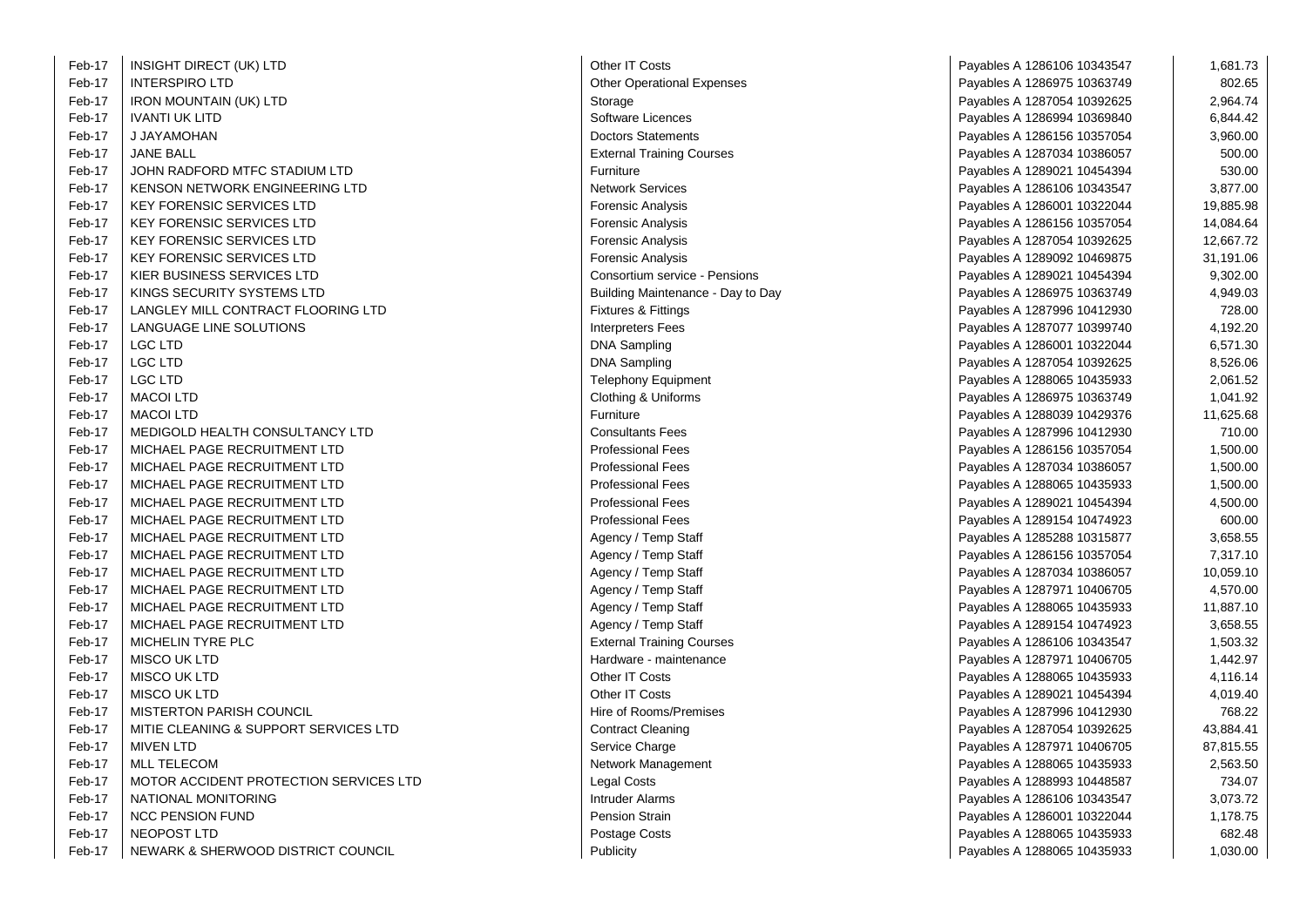| Feb-17 | NLA MEDIA ACCESS LTD                                 | Books & Publications                       | Payables A 1286156 10357054 | 1,526.00     |
|--------|------------------------------------------------------|--------------------------------------------|-----------------------------|--------------|
| Feb-17 | NMK BUSINESS SOLUTIONS LTD                           | <b>Professional Fees</b>                   | Payables A 1287034 10386057 | 4,324.80     |
| Feb-17 | NORTHGATE PUBLIC SERVICES (UK) LTD                   | <b>Systems Development</b>                 | Payables A 1287971 10406705 | 1,421.00     |
| Feb-17 | NOTTINGHAM CITY COUNCIL                              | Service Charge                             | Payables A 1288096 10442575 | 97,650.00    |
| Feb-17 | NOTTINGHAM CLIMBING CENTRE                           | <b>Other Operational Expenses</b>          | Payables A 1288096 10442575 | 1,224.00     |
| Feb-17 | NOTTINGHAM COMMUNITY & VOLUNTARY SERVICE             | Recruitment relocation cost                | Payables A 1288039 10429376 | 800.00       |
| Feb-17 | NOTTINGHAM COMMUNITY & VOLUNTARY SERVICE             | Specific Grants awarded                    | Payables A 1288039 10429376 | 2,575.00     |
| Feb-17 | NOTTINGHAMSHIRE COUNTY COUNCIL                       | Other PA Grants                            | Payables A 1286975 10363749 | 84,711.56    |
| Feb-17 | NOTTINGHAMSHIRE COUNTY COUNCIL                       | <b>Other PA Grants</b>                     | Payables A 1287996 10412930 | 254,604.90   |
| Feb-17 | OPP LTD                                              | <b>Professional Fees</b>                   | Payables A 1288096 10442575 | 672.00       |
| Feb-17 | OPUS CLAIM SOLUTIONS LTD                             | <b>Legal Costs</b>                         | Payables A 1286994 10369840 | 629.33       |
| Feb-17 | ORACLE CORPORATION UK LTD                            | Software Licences                          | Payables A 1287034 10386057 | 37,182.69    |
| Feb-17 | ORBIS PROTECT LTD                                    | <b>Contract Cleaning</b>                   | Payables A 1287996 10412930 | 1,575.00     |
| Feb-17 | ORBIS PROTECT LTD                                    | Vehicle Cleaning                           | Payables A 1287077 10399740 | 500.00       |
| Feb-17 | ORBIS PROTECT LTD                                    | Vehicle Cleaning                           | Payables A 1287996 10412930 | 1,355.00     |
| Feb-17 | ORBIS PROTECT LTD                                    | Vehicle Cleaning                           | Payables A 1288065 10435933 | 1,355.00     |
| Feb-17 | ORCHID CELLMARK LTD                                  | <b>Forensic Analysis</b>                   | Payables A 1286106 10343547 | 15,975.00    |
| Feb-17 | ORCHID CELLMARK LTD                                  | <b>DNA Sampling</b>                        | Payables A 1287054 10392625 | 10,766.00    |
| Feb-17 | ORCHID CELLMARK LTD                                  | <b>DNA Sampling</b>                        | Payables A 1287077 10399740 | 12,162.50    |
| Feb-17 | ORCHID CELLMARK LTD                                  | <b>DNA Sampling</b>                        | Payables A 1289021 10454394 | 5,069.50     |
| Feb-17 | ORCHID CELLMARK LTD                                  | <b>DNA Sampling</b>                        | Payables A 1289092 10469875 | 4,980.00     |
| Feb-17 | PARLIAMENTARY NEWS SERVICE                           | Subscriptions                              | Payables A 1286106 10343547 | 5,000.00     |
| Feb-17 | PAYPOINT PLC                                         | <b>Electronic Forensics</b>                | Payables A 1287034 10386057 | 575.00       |
| Feb-17 | PHYSIO-CONTROL UK SALES LTD                          | <b>Stationery &amp; Office Consumables</b> | Payables A 1288993 10448587 | 1,117.80     |
| Feb-17 | POLICE AND CRIME COMMISSIONER FOR DERBYSHIRE         | Collaboration service                      | Payables A 1286038 10328082 | 1,150,147.00 |
| Feb-17 | POLICE AND CRIME COMMISSIONER FOR DERBYSHIRE         | Airwave Service Charges                    | Payables A 1288039 10429376 | 11,468.00    |
| Feb-17 | POLICE AND CRIME COMMISSIONER FOR GREATER MANCHESTER | <b>External Training Courses</b>           | Payables A 1286001 10322044 | 8,000.00     |
| Feb-17 | POLICE AND CRIME COMMISSIONER FOR GREATER MANCHESTER | <b>External Training Courses</b>           | Payables A 1286137 10350131 | 3,408.00     |
| Feb-17 | POLICE AND CRIME COMMISSIONER FOR LEICESTERSHIRE     | <b>External Training Courses</b>           | Payables A 1288065 10435933 | 2,411.00     |
| Feb-17 | POLICE AND CRIME COMMISSIONER FOR LEICESTERSHIRE     | <b>External Training Courses</b>           | Payables A 1288096 10442575 | 2,905.00     |
| Feb-17 | POLICE AND CRIME COMMISSIONER FOR LEICESTERSHIRE     | <b>Professional Fees</b>                   | Payables A 1289154 10474923 | 7,409.54     |
| Feb-17 | POLICE AND CRIME COMMISSIONER FOR LEICESTERSHIRE     | Subsistence                                | Payables A 1286038 10328082 | 12,141.11    |
| Feb-17 | POLICE AND CRIME COMMISSIONER FOR LEICESTERSHIRE     | Subsistence                                | Payables A 1288065 10435933 | 12,097.82    |
| Feb-17 | POLICE AND CRIME COMMISSIONER FOR LEICESTERSHIRE     | <b>Other Partnerships</b>                  | Payables A 1288096 10442575 | 15,069.00    |
| Feb-17 | POLICE AND CRIME COMMISSIONER FOR LEICESTERSHIRE     | Other IT Costs                             | Payables A 1287054 10392625 | 15,593.87    |
| Feb-17 | POLICE AND CRIME COMMISSIONER FOR LINCOLNSHIRE       | Software Licences                          | Payables A 1288039 10429376 | 12,430.00    |
| Feb-17 | POLICE AND CRIME COMMISSIONER FOR LINCOLNSHIRE       | <b>Professional Fees</b>                   | Payables A 1287996 10412930 | 34,789.00    |
| Feb-17 | POLICE AND CRIME COMMISSIONER FOR LINCOLNSHIRE       | Collaboration service                      | Payables A 1286975 10363749 | 728.23       |
| Feb-17 | POLICE AND CRIME COMMISSIONER FOR NORTHAMPTONSHIRE   | <b>Mutual Aid</b>                          | Payables A 1286156 10357054 | 3,157.02     |
| Feb-17 | POLICE AND CRIME COMMISSIONER FOR WEST MIDLANDS      | Police Dogs - purchase                     | Payables A 1286975 10363749 | 2,550.00     |
| Feb-17 | POST OFFICE LIMITED                                  | Road Fund Licences                         | Payables A 1286137 10350131 | 645.00       |
| Feb-17 | PREMIER SERVICE LTD                                  | Fixtures & Fittings                        | Payables A 1286156 10357054 | 1,050.00     |
| Feb-17 | PREMIER SERVICE LTD                                  | <b>Other Fittings</b>                      | Payables A 1288039 10429376 | 639.29       |
| Feb-17 | PROF S AL-SARRAJ                                     | Pathologists Fees                          | Payables A 1285288 10315877 | 2,000.00     |
| Feb-17 | PSYCHOLOGICAL CONSULTANCY LTD                        | <b>Professional Fees</b>                   | Payables A 1286106 10343547 | 3,600.00     |
| Feb-17 | QA LTD                                               | <b>External Training Courses</b>           | Payables A 1286975 10363749 | 1,396.50     |

| Books & Publications             |
|----------------------------------|
| Professional Fees                |
| Systems Development              |
| Service Charge                   |
| Other Operational Expenses       |
| Recruitment relocation cost      |
| Specific Grants awarded          |
| Other PA Grants                  |
| Other PA Grants                  |
| Professional Fees                |
| Legal Costs                      |
| Software Licences                |
| <b>Contract Cleaning</b>         |
| Vehicle Cleaning                 |
| Vehicle Cleaning                 |
| Vehicle Cleaning                 |
| Forensic Analysis                |
| DNA Sampling                     |
| DNA Sampling                     |
| DNA Sampling                     |
| DNA Sampling                     |
| Subscriptions                    |
| Electronic Forensics             |
| Stationery & Office Consumable   |
| <b>Collaboration service</b>     |
| Airwave Service Charges          |
| <b>External Training Courses</b> |
| <b>External Training Courses</b> |
| <b>External Training Courses</b> |
| <b>External Training Courses</b> |
| Professional Fees                |
| Subsistence                      |
| Subsistence                      |
| Other Partnerships               |
| Other IT Costs                   |
| Software Licences                |
| Professional Fees                |
| <b>Collaboration service</b>     |
| Mutual Aid                       |
| Police Dogs - purchase           |
| Road Fund Licences               |
| Fixtures & Fittings              |
| Other Fittings                   |
| Pathologists Fees                |
| Professional Fees                |
| <b>External Training Courses</b> |
|                                  |

| Payables A 1286156 10357054 | 1,526.00     |
|-----------------------------|--------------|
| Payables A 1287034 10386057 | 4,324.80     |
| Payables A 1287971 10406705 | 1,421.00     |
| Payables A 1288096 10442575 | 97,650.00    |
| Payables A 1288096 10442575 | 1,224.00     |
| Payables A 1288039 10429376 | 800.00       |
| Payables A 1288039 10429376 | 2,575.00     |
| Payables A 1286975 10363749 | 84,711.56    |
| Payables A 1287996 10412930 | 254,604.90   |
| Payables A 1288096 10442575 | 672.00       |
| Payables A 1286994 10369840 | 629.33       |
| Payables A 1287034 10386057 | 37,182.69    |
| Payables A 1287996 10412930 | 1,575.00     |
| Payables A 1287077 10399740 | 500.00       |
| Payables A 1287996 10412930 | 1,355.00     |
| Payables A 1288065 10435933 | 1,355.00     |
| Payables A 1286106 10343547 | 15,975.00    |
| Payables A 1287054 10392625 | 10,766.00    |
| Payables A 1287077 10399740 | 12,162.50    |
| Payables A 1289021 10454394 | 5,069.50     |
| Payables A 1289092 10469875 | 4,980.00     |
| Payables A 1286106 10343547 | 5,000.00     |
| Payables A 1287034 10386057 | 575.00       |
| Payables A 1288993 10448587 | 1,117.80     |
| Payables A 1286038 10328082 | 1,150,147.00 |
| Payables A 1288039 10429376 | 11,468.00    |
| Payables A 1286001 10322044 | 8,000.00     |
| Payables A 1286137 10350131 | 3,408.00     |
| Payables A 1288065 10435933 | 2,411.00     |
| Payables A 1288096 10442575 | 2,905.00     |
| Payables A 1289154 10474923 | 7,409.54     |
| Payables A 1286038 10328082 | 12,141.11    |
| Payables A 1288065 10435933 | 12,097.82    |
| Payables A 1288096 10442575 | 15,069.00    |
| Payables A 1287054 10392625 | 15,593.87    |
| Payables A 1288039 10429376 | 12,430.00    |
| Payables A 1287996 10412930 | 34,789.00    |
| Payables A 1286975 10363749 | 728.23       |
| Payables A 1286156 10357054 | 3,157.02     |
| Payables A 1286975 10363749 | 2,550.00     |
| Payables A 1286137 10350131 | 645.00       |
| Payables A 1286156 10357054 | 1,050.00     |
| Payables A 1288039 10429376 | 639.29       |
| Payables A 1285288 10315877 | 2,000.00     |
| Payables A 1286106 10343547 | 3,600.00     |
| Pavables A 1286975 10363749 | 1.396.50     |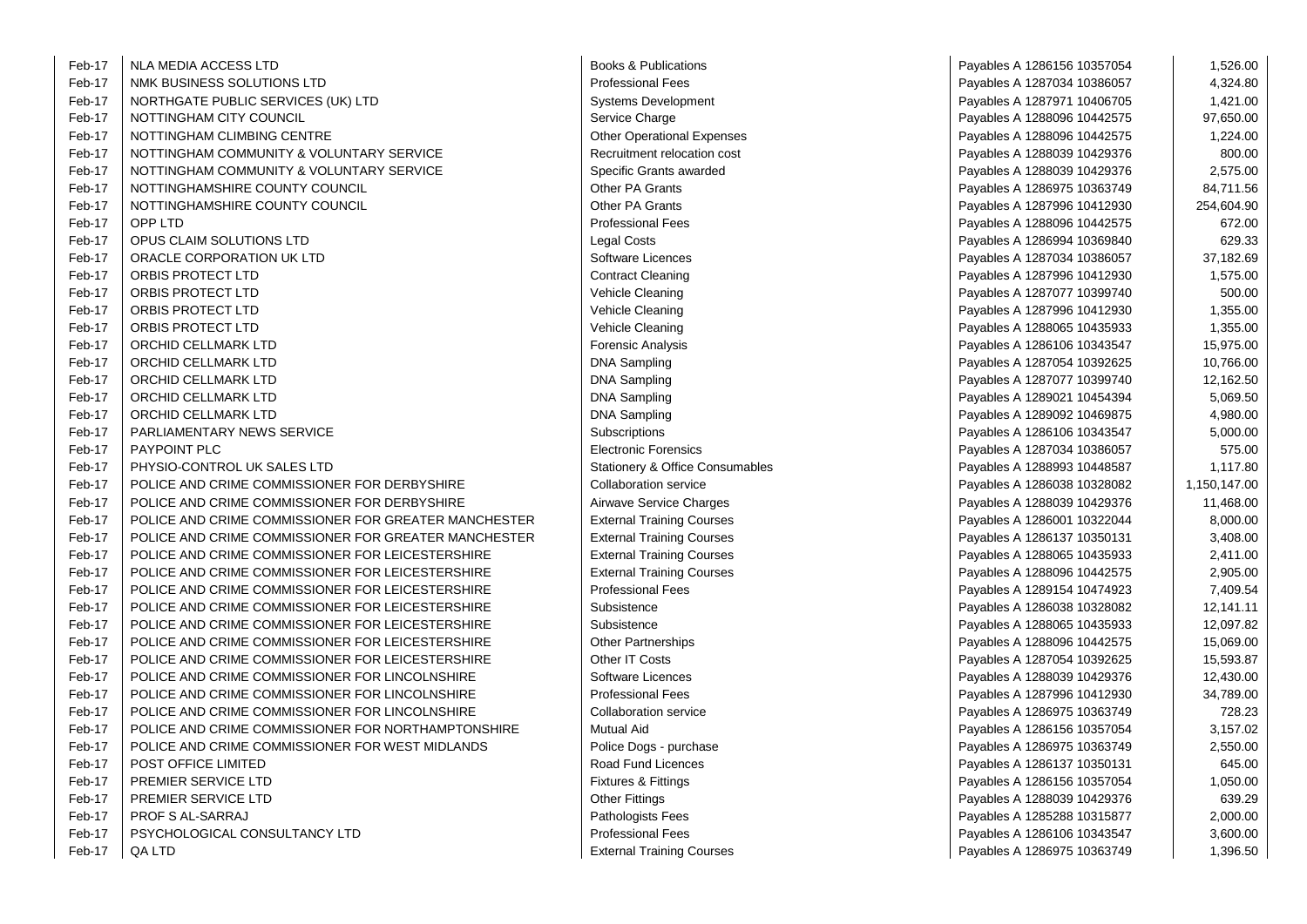| -17 | QUEST SOFTWARE INTERNATIONAL LTD  | Software Licences                 | Payables A 1287996 10412930 | 2,184.00  |
|-----|-----------------------------------|-----------------------------------|-----------------------------|-----------|
| -17 | RECOVERY MANAGEMENT SERVICES LTD  | Vehicle Recovery Costs            | Payables A 1288096 10442575 | 3,464.00  |
| -17 | REED SPECIALIST RECRUITMENT LTD   | <b>Professional Fees</b>          | Payables A 1286001 10322044 | 2,000.00  |
| -17 | REED SPECIALIST RECRUITMENT LTD   | <b>Professional Fees</b>          | Payables A 1286137 10350131 | 2,000.00  |
| -17 | REED SPECIALIST RECRUITMENT LTD   | <b>Professional Fees</b>          | Payables A 1287971 10406705 | 2,000.00  |
| -17 | REED SPECIALIST RECRUITMENT LTD   | <b>Professional Fees</b>          | Payables A 1288096 10442575 | 2,000.00  |
| -17 | REED SPECIALIST RECRUITMENT LTD   | <b>Professional Fees</b>          | Payables A 1289092 10469875 | 2,000.00  |
| -17 | REED SPECIALIST RECRUITMENT LTD   | Agency / Temp Staff               | Payables A 1286001 10322044 | 1,117.00  |
| -17 | REED SPECIALIST RECRUITMENT LTD   | Agency / Temp Staff               | Payables A 1286137 10350131 | 670.20    |
| -17 | REED SPECIALIST RECRUITMENT LTD   | Agency / Temp Staff               | Payables A 1286975 10363749 | 1,579.16  |
| -17 | REED SPECIALIST RECRUITMENT LTD   | Agency / Temp Staff               | Payables A 1287971 10406705 | 789.58    |
| -17 | REED SPECIALIST RECRUITMENT LTD   | Agency / Temp Staff               | Payables A 1288096 10442575 | 1,906.58  |
| -17 | REED SPECIALIST RECRUITMENT LTD   | Agency / Temp Staff               | Payables A 1289092 10469875 | 1,117.00  |
| -17 | REED SPECIALIST RECRUITMENT LTD   | Agency / Temp Staff               | Payables A 1289154 10474923 | 4,000.00  |
| -17 | RELIANCE HIGH TECH LTD            | Building Maintenance - Day to Day | Payables A 1286106 10343547 | 542.50    |
| -17 | RELIANCE HIGH TECH LTD            | Building Maintenance - Day to Day | Payables A 1288096 10442575 | 525.00    |
| -17 | RELIANCE HIGH TECH LTD            | Building Maintenance - Day to Day | Payables A 1289154 10474923 | 691.00    |
| -17 | RELIANCE HIGH TECH LTD            | <b>Planned PPM Contract</b>       | Payables A 1286975 10363749 | 808.60    |
| -17 | RELX (UK) LTD                     | Subscriptions                     | Payables A 1286106 10343547 | 709.00    |
| -17 | ROYAL MAIL GROUP PLC              | Postage Costs                     | Payables A 1287077 10399740 | 2,486.44  |
| -17 | ROYAL MAIL GROUP PLC              | Postage Costs                     | Payables A 1287971 10406705 | 4,825.79  |
| -17 | ROYAL MAIL GROUP PLC              | Postage Costs                     | Payables A 1288039 10429376 | 2,329.43  |
| -17 | ROYAL MAIL GROUP PLC              | Postage Costs                     | Payables A 1288096 10442575 | 1,896.78  |
| -17 | ROYAL MAIL GROUP PLC              | Postage Costs                     | Payables A 1288993 10448587 | 2,884.09  |
| -17 | RUSSELL RICHARDSON & SONS LTD     | Waste Disposal                    | Payables A 1287971 10406705 | 675.00    |
| -17 | S G SMITH T/A EASYMOVE            | Electricity                       | Payables A 1286994 10369840 | 641.28    |
| -17 | SAP (UK) LTD                      | Software Licences                 | Payables A 1289021 10454394 | 57,476.00 |
| -17 | <b>SEPURA LTD</b>                 | Radio / Airwave - Equipment       | Payables A 1286156 10357054 | 2,570.00  |
| -17 | SHRED-IT LTD                      | <b>Professional Fees</b>          | Payables A 1286050 10332836 | 796.50    |
| -17 | SHRED-IT LTD                      | <b>Professional Fees</b>          | Payables A 1286994 10369840 | 3,288.81  |
| -17 | SHRED-IT LTD                      | <b>Professional Fees</b>          | Payables A 1287054 10392625 | 7,929.96  |
| -17 | SHRED-IT LTD                      | <b>Professional Fees</b>          | Payables A 1289154 10474923 | 527.00    |
| -17 | SIGMA SECURITY DEVICES LTD        | Specialist Operational Equipment  | Payables A 1287034 10386057 | 799.90    |
| -17 | <b>SLATER &amp; GORDON UK LLP</b> | <b>Redundancy Costs</b>           | Payables A 1288039 10429376 | 23,895.72 |
| -17 | SLATER ELECTRICAL SERVICES LTD    | <b>Other Operational Expenses</b> | Payables A 1287971 10406705 | 1,455.02  |
| -17 | SLATER ELECTRICAL SERVICES LTD    | <b>Other Operational Expenses</b> | Payables A 1288065 10435933 | 520.87    |
| -17 | SLATER ELECTRICAL SERVICES LTD    | Building Maintenance - Day to Day | Payables A 1287971 10406705 | 11,917.05 |
| -17 | SLATER ELECTRICAL SERVICES LTD    | <b>Contract Cleaning</b>          | Payables A 1287971 10406705 | 2,340.00  |
| -17 | SOFTWARE BOX LTD                  | Other IT Costs                    | Payables A 1289154 10474923 | 2,176.60  |
| -17 | SOLOS CONSULTANTS LTD             | <b>Professional Fees</b>          | Payables A 1286106 10343547 | 676.16    |
| -17 | SOLOS CONSULTANTS LTD             | <b>Professional Fees</b>          | Payables A 1287054 10392625 | 730.76    |
| -17 | SOLOS CONSULTANTS LTD             | <b>Professional Fees</b>          | Payables A 1287996 10412930 | 676.16    |
| -17 | <b>SOLOS CONSULTANTS LTD</b>      | <b>Professional Fees</b>          | Payables A 1288993 10448587 | 676.16    |
| -17 | SOLOS CONSULTANTS LTD             | Agency / Temp Staff               | Payables A 1286106 10343547 | 5,039.38  |
| -17 | SOLOS CONSULTANTS LTD             | Agency / Temp Staff               | Payables A 1287054 10392625 | 3,655.61  |
| -17 | SOLOS CONSULTANTS LTD             | Agency / Temp Staff               | Payables A 1287996 10412930 | 2,086.95  |
|     |                                   |                                   |                             |           |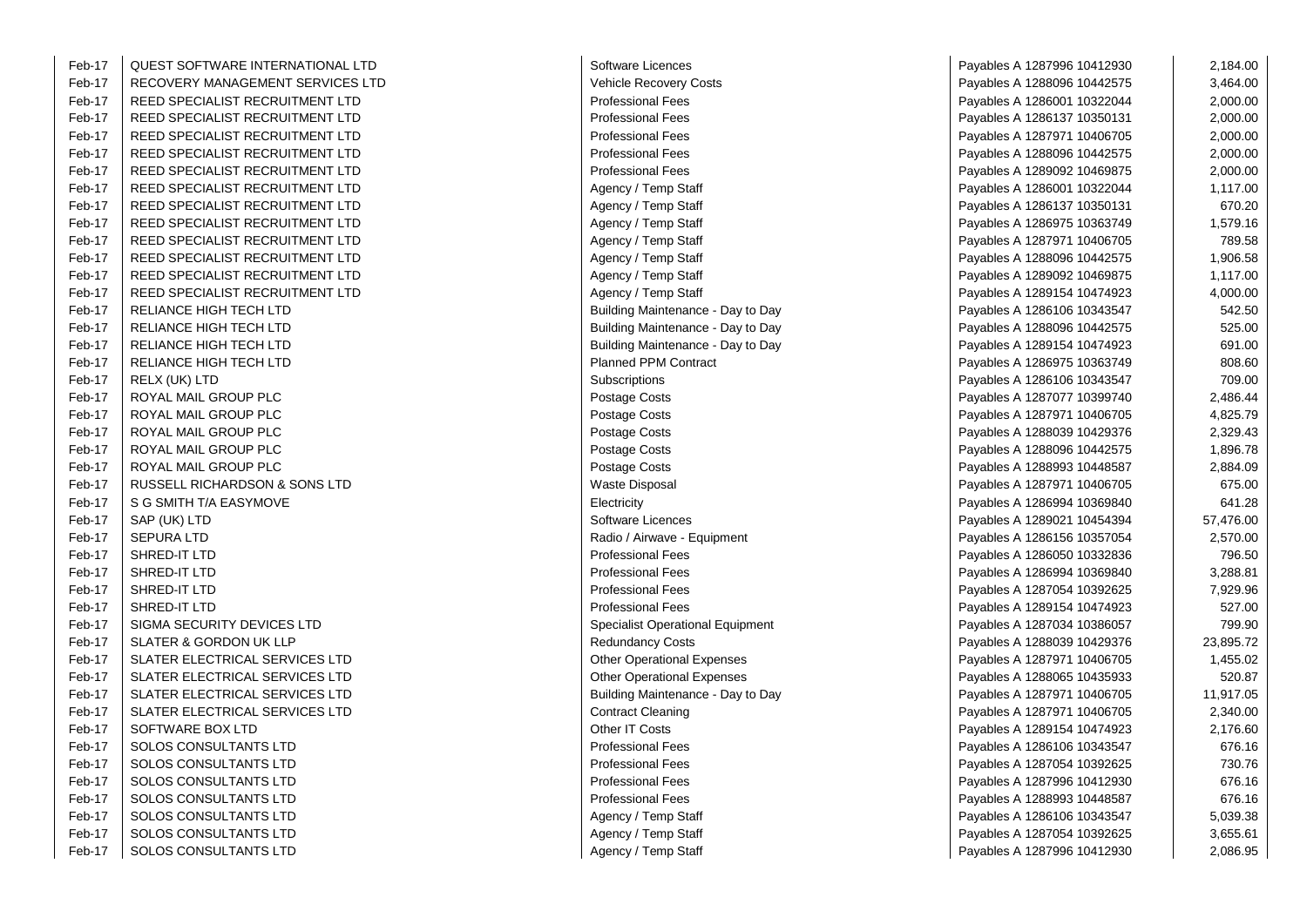| Feb-17 | <b>SOLOS CONSULTANTS LTD</b>             | Agency / Temp Staff                       | Payables A 1288993 10448587 | 3,658.82   |
|--------|------------------------------------------|-------------------------------------------|-----------------------------|------------|
| Feb-17 | SONIC COMMUNICATIONS (INTERNATIONAL) LTD | <b>Professional Fees</b>                  | Payables A 1286994 10369840 | 540.00     |
| Feb-17 | SONIC COMMUNICATIONS (INTERNATIONAL) LTD | Radio / Airwave - Equipment               | Payables A 1286975 10363749 | 1,517.50   |
| Feb-17 | SONIC COMMUNICATIONS (INTERNATIONAL) LTD | Radio / Airwave - Equipment               | Payables A 1287971 10406705 | 1,517.50   |
| Feb-17 | SOUTH MIDS HIRE LTD                      | Vehicle Repairs                           | Payables A 1288993 10448587 | 726.00     |
| Feb-17 | SP SERVICES UK LTD                       | <b>Professional Fees</b>                  | Payables A 1286994 10369840 | 1,125.65   |
| Feb-17 | ST JOHN AMBULANCE                        | Professional Fees                         | Payables A 1286001 10322044 | 2,508.00   |
| Feb-17 | STARTRAQ (UK) LTD                        | Software Licences                         | Payables A 1286975 10363749 | 2,504.16   |
| Feb-17 | <b>T &amp; S HEATING LTD</b>             | Building Maintenance - Day to Day         | Payables A 1287996 10412930 | 911.34     |
| Feb-17 | TELEPHONE TECHNOLOGY LTD                 | Mobile Phone Call Charges & Contract Cost | Payables A 1287034 10386057 | 1,586.40   |
| Feb-17 | THE APPROPRIATE ADULT SERVICE LIMITED    | <b>Detained Persons - Consumables</b>     | Payables A 1286137 10350131 | 3,523.38   |
| Feb-17 | THE APPROPRIATE ADULT SERVICE LIMITED    | Detained Persons - Consumables            | Payables A 1288065 10435933 | 2,396.25   |
| Feb-17 | THE INSTITUTE OF THE MOTOR INDUSTRY      | <b>External Training Courses</b>          | Payables A 1286994 10369840 | 1,680.00   |
| Feb-17 | THE SMASHING GLASS CO (NOTTM) LTD        | <b>Fixtures &amp; Fittings</b>            | Payables A 1288039 10429376 | 675.00     |
| Feb-17 | THE SMASHING GLASS CO (NOTTM) LTD        | Building Maintenance - Day to Day         | Payables A 1287054 10392625 | 795.00     |
| Feb-17 | THE TIN HAT CENTRE                       | <b>Professional Fees</b>                  | Payables A 1286106 10343547 | 1,250.00   |
| Feb-17 | THE UNIVERSITY OF WARWICK                | <b>Professional Fees</b>                  | Payables A 1286137 10350131 | 7,440.00   |
| Feb-17 | TIFFANY APPLEYARD                        | <b>External Training Courses</b>          | Payables A 1286001 10322044 | 1,000.00   |
| Feb-17 | TOTAL INTEGRATED SOLUTIONS LTD           | <b>Professional Fees</b>                  | Payables A 1286975 10363749 | 1,101.00   |
| Feb-17 | TOTAL MERCHANDISE LTD                    | Publicity                                 | Payables A 1287077 10399740 | 552.50     |
| Feb-17 | TRACKS INSPECTOR BV                      | Minor Systems                             | Payables A 1287971 10406705 | 6,000.00   |
| Feb-17 | <b>TREVOR FORBES</b>                     | <b>Consultants Fees</b>                   | Payables A 1287034 10386057 | 998.40     |
| Feb-17 | TVR HERITAGE AND RESTORATION LTD         | Building Maintenance - Day to Day         | Payables A 1289021 10454394 | 1,340.00   |
| Feb-17 | TVR HERITAGE AND RESTORATION LTD         | Building Maintenance - Day to Day         | Payables A 1289154 10474923 | 900.00     |
| Feb-17 | UNIFY ENTERPRISE COMMUNICATIONS LTD      | Software Licences                         | Payables A 1287034 10386057 | 6,600.00   |
| Feb-17 | UNIVERSITY OF DERBY                      | <b>Professional Fees</b>                  | Payables A 1287996 10412930 | 580.00     |
| Feb-17 | UNIVERSITY OF LEICESTER                  | Pathologists Fees                         | Payables A 1288096 10442575 | 5,172.00   |
| Feb-17 | VBCS                                     | <b>Other Operational Expenses</b>         | Payables A 1287034 10386057 | 723.00     |
| Feb-17 | <b>VENSON NOTTS LTD</b>                  | <b>Vehicle Repairs</b>                    | Payables A 1288065 10435933 | 2,447.79   |
| Feb-17 | <b>VENSON NOTTS LTD</b>                  | Upkeep of Transport & Plant               | Payables A 1288039 10429376 | 28,428.45  |
| Feb-17 | <b>VENSON NOTTS LTD</b>                  | Upkeep of Transport & Plant               | Payables A 1289092 10469875 | 33,518.66  |
| Feb-17 | <b>VENSON NOTTS LTD</b>                  | Venson PPM                                | Payables A 1288039 10429376 | 133,714.54 |
| Feb-17 | <b>VENSON NOTTS LTD</b>                  | Venson PPM                                | Payables A 1289092 10469875 | 123,872.16 |
| Feb-17 | <b>VENSON NOTTS LTD</b>                  | Venson DSAF                               | Payables A 1288039 10429376 | 102,094.75 |
| Feb-17 | <b>VIRGIN MEDIA BUSINESS LTD</b>         | Network Management                        | Payables A 1286038 10328082 | 36,752.84  |
| Feb-17 | <b>VIRGIN MEDIA BUSINESS LTD</b>         | Network Management                        | Payables A 1286156 10357054 | 9,696.33   |
| Feb-17 | VIRGIN MEDIA BUSINESS LTD                | Network Management                        | Payables A 1287077 10399740 | 537.66     |
| Feb-17 | VISAV LTD                                | <b>Publicity</b>                          | Payables A 1288039 10429376 | 4,800.00   |
| Feb-17 | <b>VODAFONE CORPORATE LIMITED</b>        | Mobile Phone Call Charges & Contract Cost | Payables A 1286137 10350131 | 5,119.21   |
| Feb-17 | <b>VODAFONE CORPORATE LIMITED</b>        | Mobile Phone Call Charges & Contract Cost | Payables A 1287971 10406705 | 723.35     |
| Feb-17 | <b>VODAFONE CORPORATE LIMITED</b>        | Mobile Phone Call Charges & Contract Cost | Payables A 1288096 10442575 | 2,685.00   |
| Feb-17 | <b>VODAFONE CORPORATE LIMITED</b>        | Mobile Phone Call Charges & Contract Cost | Payables A 1289092 10469875 | 8,274.97   |
| Feb-17 | <b>VODAFONE CORPORATE LIMITED</b>        | <b>PNC Costs</b>                          | Payables A 1289021 10454394 | 1,787.80   |
| Feb-17 | WA PRODUCTS (UK) LTD                     | <b>Fixtures &amp; Fittings</b>            | Payables A 1287077 10399740 | 610.41     |
| Feb-17 | WA PRODUCTS (UK) LTD                     | <b>Fixtures &amp; Fittings</b>            | Payables A 1288065 10435933 | 1,729.40   |
| Feb-17 | WA PRODUCTS (UK) LTD                     | <b>Training Materials</b>                 | Payables A 1288039 10429376 | 507.00     |

 $\sim$ 

| Agency / Temp Staff                       |
|-------------------------------------------|
| <b>Professional Fees</b>                  |
| Radio / Airwave - Equipment               |
| Radio / Airwave - Equipment               |
| <b>Vehicle Repairs</b>                    |
| <b>Professional Fees</b>                  |
| <b>Professional Fees</b>                  |
| Software Licences                         |
| Building Maintenance - Day to Day         |
| Mobile Phone Call Charges & Contract Cost |
| Detained Persons - Consumables            |
| Detained Persons - Consumables            |
| <b>External Training Courses</b>          |
| Fixtures & Fittings                       |
| Building Maintenance - Day to Day         |
| <b>Professional Fees</b>                  |
| <b>Professional Fees</b>                  |
| <b>External Training Courses</b>          |
| <b>Professional Fees</b>                  |
| Publicity                                 |
| Minor Systems                             |
| <b>Consultants Fees</b>                   |
| Building Maintenance - Day to Day         |
| Building Maintenance - Day to Day         |
| Software Licences                         |
| <b>Professional Fees</b>                  |
| Pathologists Fees                         |
| <b>Other Operational Expenses</b>         |
| <b>Vehicle Repairs</b>                    |
| Upkeep of Transport & Plant               |
| Upkeep of Transport & Plant               |
| <b>Venson PPM</b>                         |
| Venson PPM                                |
| Venson DSAF                               |
| Network Management                        |
| Network Management                        |
| Network Management                        |
| Publicity                                 |
| Mobile Phone Call Charges & Contract Cost |
| Mobile Phone Call Charges & Contract Cost |
| Mobile Phone Call Charges & Contract Cost |
| Mobile Phone Call Charges & Contract Cost |
| <b>PNC Costs</b>                          |
| <b>Fixtures &amp; Fittings</b>            |
| <b>Fixtures &amp; Fittings</b>            |
| Training Materials                        |

| Staff                       | Payables A 1288993 10448587 | 3,658.82   |
|-----------------------------|-----------------------------|------------|
| ЭS                          | Payables A 1286994 10369840 | 540.00     |
| - Equipment                 | Payables A 1286975 10363749 | 1,517.50   |
| - Equipment                 | Payables A 1287971 10406705 | 1,517.50   |
|                             | Payables A 1288993 10448587 | 726.00     |
| эS                          | Payables A 1286994 10369840 | 1,125.65   |
| эs                          | Payables A 1286001 10322044 | 2,508.00   |
| ЭS                          | Payables A 1286975 10363749 | 2,504.16   |
| ance - Day to Day           | Payables A 1287996 10412930 | 911.34     |
| all Charges & Contract Cost | Payables A 1287034 10386057 | 1,586.40   |
| <b>is - Consumables</b>     | Payables A 1286137 10350131 | 3,523.38   |
| s - Consumables             | Payables A 1288065 10435933 | 2,396.25   |
| ง Courses                   | Payables A 1286994 10369840 | 1,680.00   |
| 1S                          | Payables A 1288039 10429376 | 675.00     |
| ance - Day to Day           | Payables A 1287054 10392625 | 795.00     |
| ЭS                          | Payables A 1286106 10343547 | 1,250.00   |
| ЭS                          | Payables A 1286137 10350131 | 7,440.00   |
| ง Courses                   | Payables A 1286001 10322044 | 1,000.00   |
| эs                          | Payables A 1286975 10363749 | 1,101.00   |
|                             | Payables A 1287077 10399740 | 552.50     |
|                             | Payables A 1287971 10406705 | 6,000.00   |
| s                           | Payables A 1287034 10386057 | 998.40     |
| ance - Day to Day           | Payables A 1289021 10454394 | 1,340.00   |
| ance - Day to Day           | Payables A 1289154 10474923 | 900.00     |
| эs                          | Payables A 1287034 10386057 | 6,600.00   |
| 9S                          | Payables A 1287996 10412930 | 580.00     |
| ЭŚ.                         | Payables A 1288096 10442575 | 5,172.00   |
| al Expenses                 | Payables A 1287034 10386057 | 723.00     |
|                             | Payables A 1288065 10435933 | 2,447.79   |
| port & Plant                | Payables A 1288039 10429376 | 28,428.45  |
| port & Plant                | Payables A 1289092 10469875 | 33,518.66  |
|                             | Payables A 1288039 10429376 | 133,714.54 |
|                             | Payables A 1289092 10469875 | 123,872.16 |
|                             | Payables A 1288039 10429376 | 102,094.75 |
| ement                       | Payables A 1286038 10328082 | 36,752.84  |
| ement                       | Payables A 1286156 10357054 | 9,696.33   |
| ement                       | Payables A 1287077 10399740 | 537.66     |
|                             | Payables A 1288039 10429376 | 4,800.00   |
| all Charges & Contract Cost | Payables A 1286137 10350131 | 5,119.21   |
| all Charges & Contract Cost | Payables A 1287971 10406705 | 723.35     |
| all Charges & Contract Cost | Payables A 1288096 10442575 | 2,685.00   |
| all Charges & Contract Cost | Payables A 1289092 10469875 | 8,274.97   |
|                             | Payables A 1289021 10454394 | 1,787.80   |
| JS                          | Payables A 1287077 10399740 | 610.41     |
| 1S                          | Payables A 1288065 10435933 | 1,729.40   |
| l۹                          | Pavables A 1288039 10429376 | 507.00     |

 $\mathbf{r}$